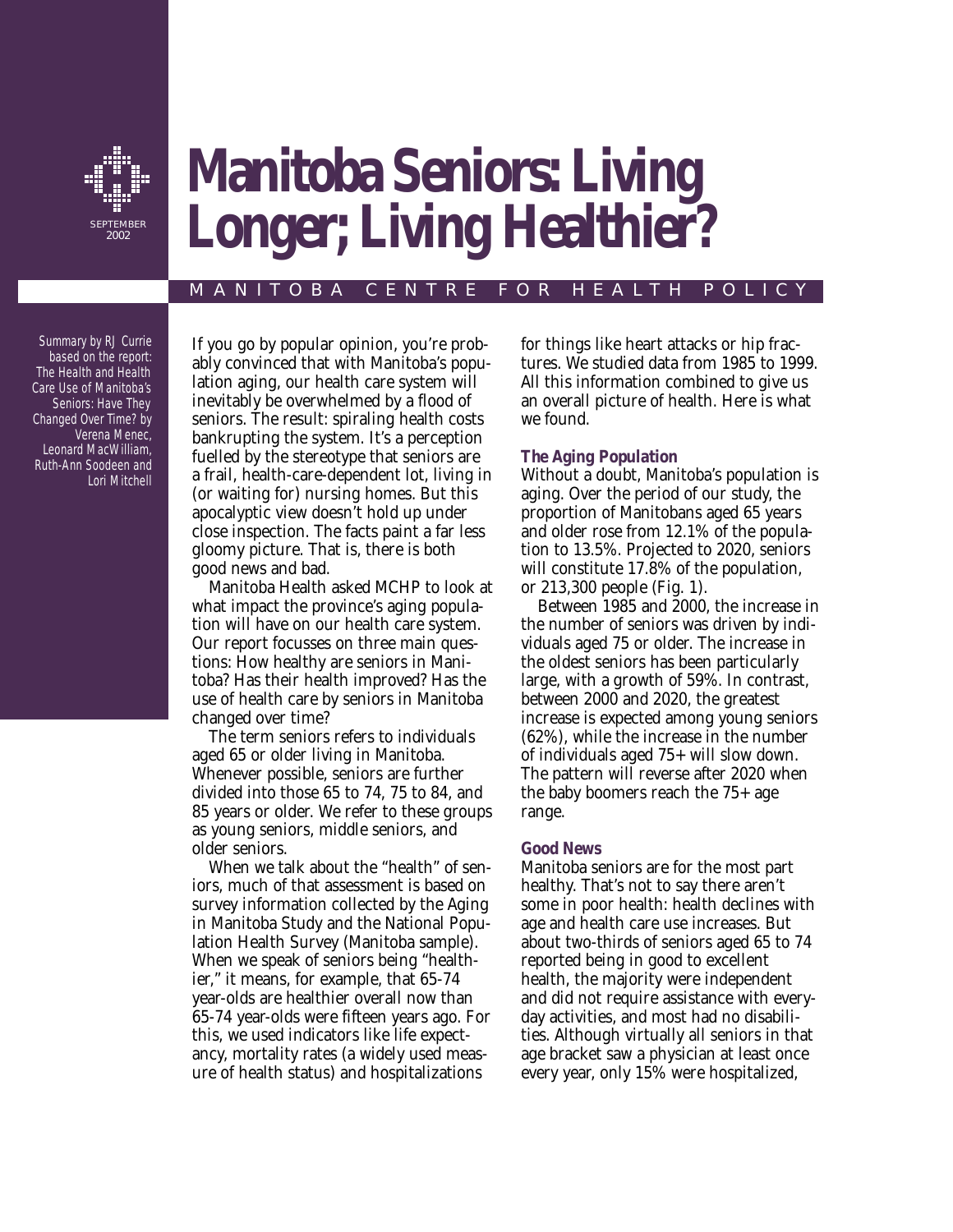

7% used home care and only 1% lived in a PCH (personal care or nursing home) in 1999.

Even among people aged 85 and over, many are still relatively healthy and independent. It may surprise some to know, for example, that roughly 80% of older seniors living in the community in 1999 reported being in good to excellent health and about one in five were living independently (that is, they didn't need help with basic activities such as eating,

getting in and out of bed, going to the toilet, or bathing). Only one in three (less than 6,400) lived in a PCH.

Statistically, the health of Manitoba's seniors has also been improving in a number of ways. At the same time, their use of health care services has been declining.

- $\Box$  Life expectancy increased quite a bit for men (albeit not women) over the period studied. In 1985, men who lived to age 65 could expect to live 18.3 years longer; in 1999, they could expect to live 19.7 years longer. Similarly, life expectancy at age 75 increased from 11.8 years of life remaining to 12.6.
- ❐ Mortality rates for young and middle senior men dropped 19% and 10% respectively. The main reason (aside from the fact that more men are now living past the age of 74) appears to be a decline in deaths due to heart disease.
- ❐ Hospitalization rates for heart attacks fell: as much as 28% for men and 15% for women aged 65 to 84.

Health care use has changed:

- ❐ Hospital days decreased 35-40% among men, 33-47% among women. This is due, in part, to a shift toward more outpatient surgery, which has tripled for all groups and both genders.
- ❐ Use of physicians declined—from about 10 visits per year per person to about 7.

Seniors are living longer and healthier lives in the community, which is reflected in their changing use of PCHs:

❐ Seniors admitted to PCHs are older on average than they used to be: in 1985, 39% of persons admitted to PCHs were 85+, but in 1999 it was 49%. Because seniors are admitted to PCHs later in life than they used to be, lengths of stay in PCHs has decreased (Fig. 2), with a greater turnover in PCH beds as a result.

It is important to note these changes aren't due to a shortage of PCH beds (waiting times for PCH admissions have actually dropped). It is likely due to a mix of better health and function, combined with a 17-27% increase (depending on age group) in home care use.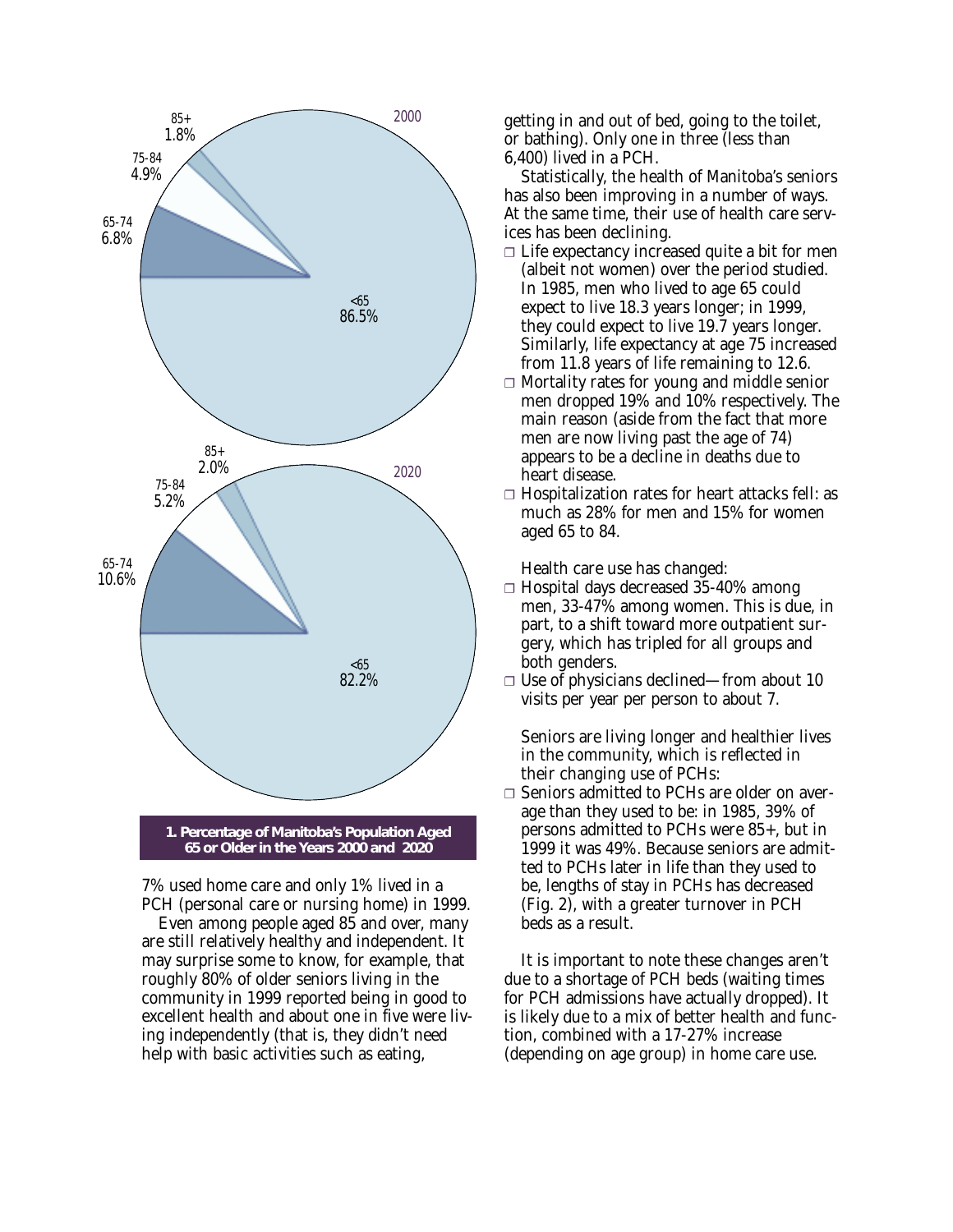#### *Not So Good News*

Although seniors' hospital use has declined, they still consume the lion's share of hospital resources. In 1999, 38% of inpatient hospitalizations involved seniors, who used close to two-thirds of hospital days. But this large share of hospital days—and costs—can be traced back to a small number of individuals. Only 5% of seniors used an amazing 78% of all the hospital days that were consumed by seniors. These patients also had very long lengths of stay, averaging 91 days.

Although Manitoba's seniors are living relatively independently—and longer than ever in the community, cancer and other chronic diseases are increasingly common. Over the last 15 years, cancer rates increased for young seniors: for men 18%; for women 13%. Moreover, hypertension, diabetes and asthma diagnosis rates generally increased, while dementia rates increased dramatically.

Hospitalization rates for falls have changed little and are still high, especially among older senior women. In 1999, for every 1000 women aged 85 and over, 75 were hospitalized because of a fall. Not surprisingly, hip fracture (a common result of falls) rates for these women were also high at 28 per 1000.

There was a big jump in the number of operations for some high profile surgical

procedures: coronary bypasses rose by 54%, total hip replacements by 66%, and knee replacements by 75%. Moreover, the number of prescriptions per person increased for all seniors between 1995 and 1999, but especially so for older seniors—a surprising 80%. While these increases were large, they were outdistanced by alarming increases in the amount older seniors spent on prescriptions over the same time—more than double over five years, from \$353 to \$717 per year per person.

#### *Looking Ahead*

Manitoba's population is aging, no question about it. And yes, it will have an impact; many seniors do have health problems and will need care. But will they overwhelm our health care system? Our findings suggest that's unlikely.

The fact is, Manitoba's health care system had to cope with a larger increase in seniors aged 75+ between 1985 and 2000 than will be the case from 2000 to 2020. And while it's true there will be more Manitobans than ever in this age group, indications are they also will be healthier than ever. They should therefore require proportionately fewer health care services. In fact, it may come as a surprise to some that in the final year we studied, only about a third of seniors 85 and older lived in a nursing